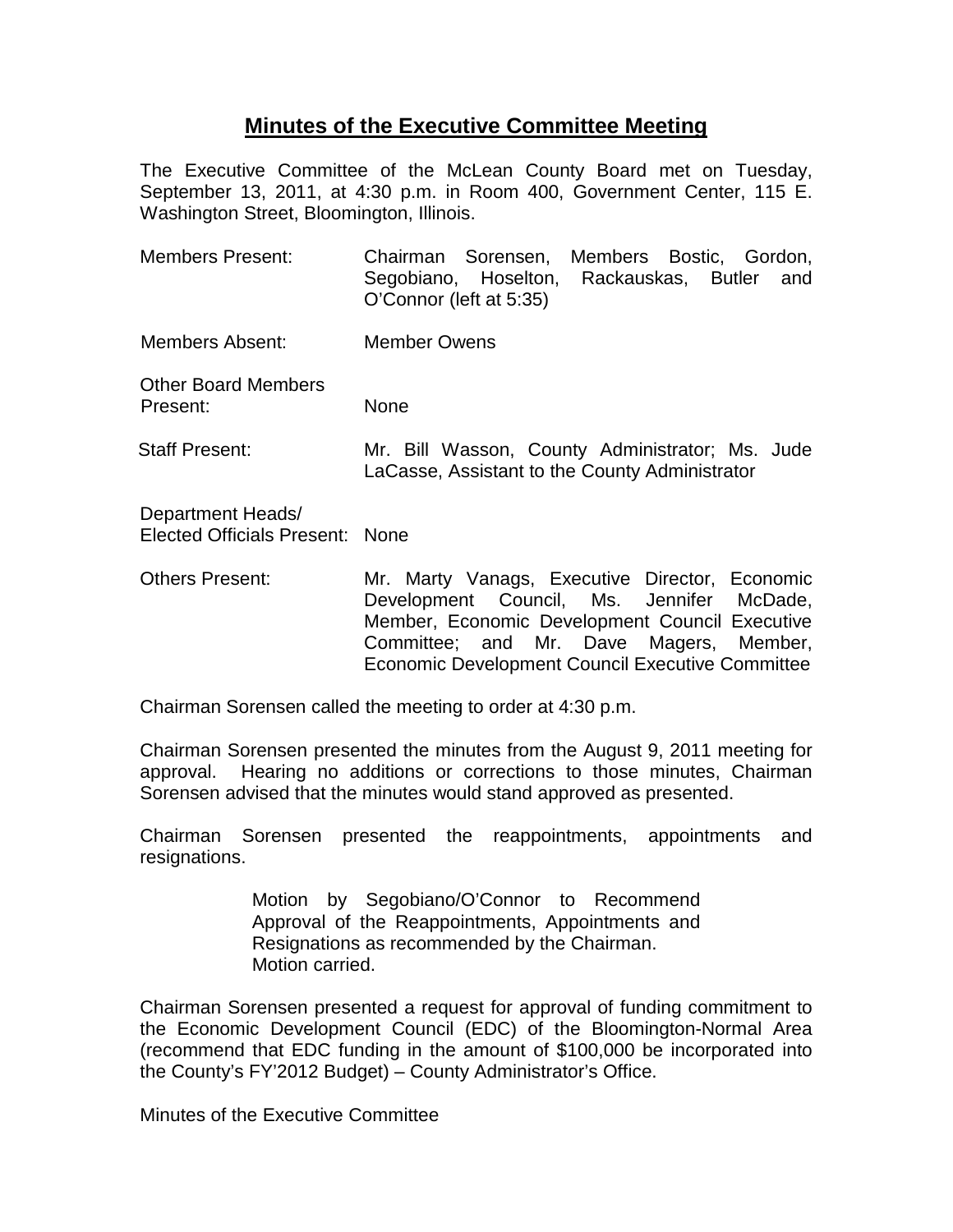September 13, 2011 Page Two

Chairman Sorensen introduced Mr. Marty Vanags, Executive Director, Economic Development Council, as well as Ms. Jennifer McDade and Mr. Dave Magers, Members of the Economic Development Council Board of Directors.

Ms. McDade advised that she is on the Economic Development Council Executive Committee. She added that she is an Alderman on the City of Bloomington Council. Ms. McDade noted that Mr. Magers is with Country Financial and also serves on the Executive Committee of the Economic Development Council Executive Committee. She stated that they are co-chairs of the Forging Ahead Campaign, which is the next five-year plan of the Economic Development Council.

Ms. McDade reviewed the previous five-year accomplishments of the EDC and the goals for the next five years. She stated that in 2006, the EDC was a brand new organization, driven by new public and private investors, including McLean County. Ms. McDade indicated that development of this organization was accomplished during some very difficult economic times. She noted that, nationally, the GDP has been flat since 2008, the Dow dropped significantly, eight million jobs were lost nation-wide, and capital investment dried up. Ms. McDade stated that, despite all of these economic concerns, the EDC was able to meet and exceed goals that they had set, including goals related to job creation and retention. She pointed out the following goals that were reached:

- Create and retain 1,000 "direct" jobs -- 1,035 "Direct" jobs were created,
- $\triangleright$  The new Capital Investment goal was \$1,000,000,000 -- \$1.08 billion in New Capital was reached -- much of that was investment into the McLean County Wind Farm project;
- $\triangleright$  Federal funding was secured to begin the partnership with Illinois State University for the Center for Emerging Entrepreneurs
	- o 64 entrepreneurs have been assisted in this program,
	- o 20 completed projects with EDC assistance,
- $\triangleright$  Federal Funding returned \$24 million to the area
	- o Multi-Modal Transportation Center,
	- o Incubator Project,
	- o BCPA Learning Center.

Ms. McDade indicated that despite what was a challenging economic situation nationally, regionally and locally, the EDC met the goals they set for themselves. She profiled two examples, including CAMtek, Inc. and Watershed Foods. Ms. McDade stated that CAMtek is located on East Empire Street. She noted that the owner and founder of this business had several offers to move the business out of state and considered the offers because Illinois can be a challenging business environment.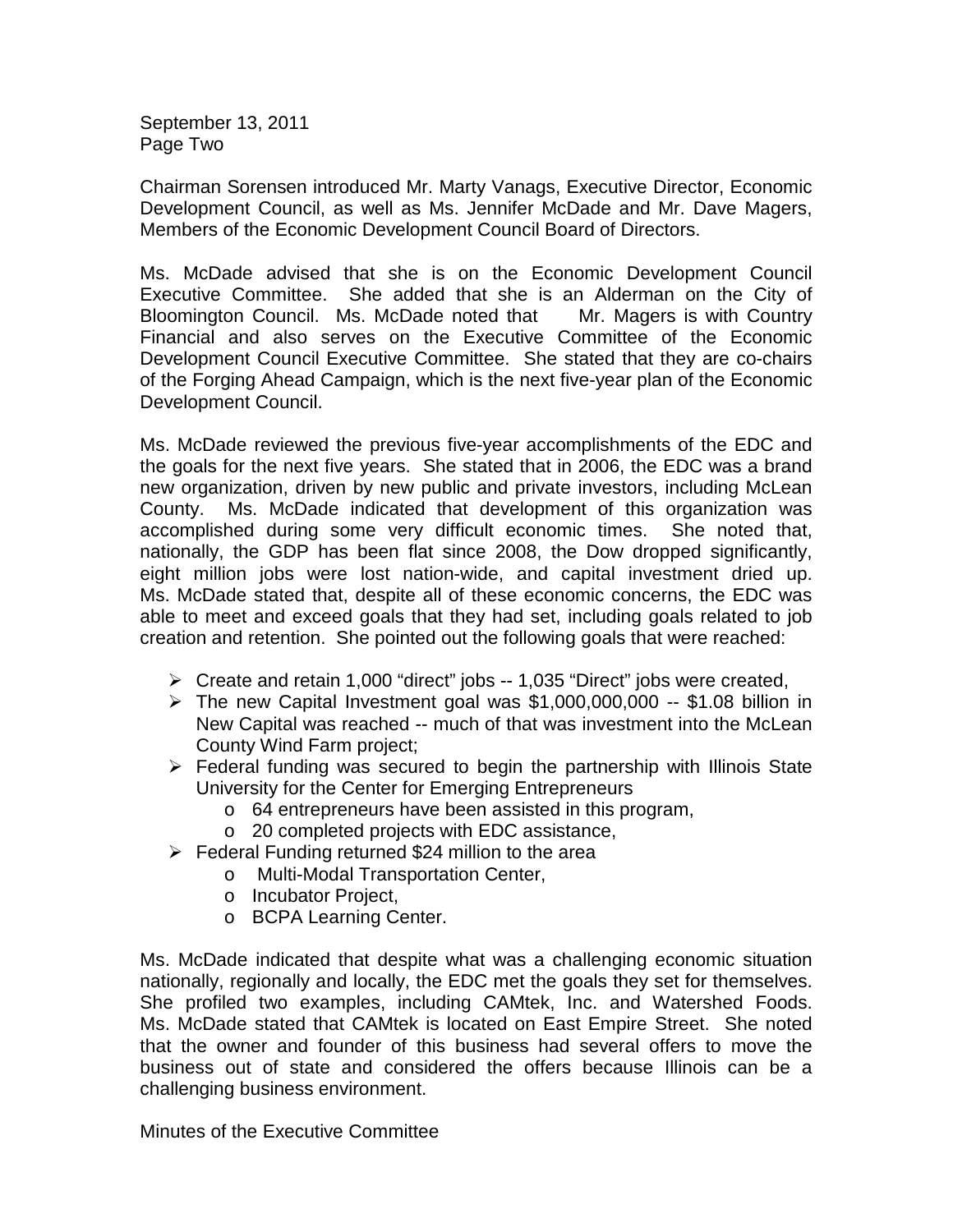September 13, 2011 Page Three

Ms. McDade advised that the EDC, through their business retention program, identified the owner's concerns and were able to help the business relocate into a larger facility and helped the business expand in this community.

Ms. McDade stated that the EDC helped Watershed Foods in Gridley in acquiring a loan to expand their business, to keep the business in the County, and to assist with growth.

Mr. Magers added that STL is another local company that EDC has been helping to grow. He noted that STL has grown significantly with an 80% increase in revenues over the last two years. Mr. Magers added that the owner of STL reported that not only has EDC helped the business grow, but because of the growth of STL, there is another business that will be relocating to Bloomington soon to support STL, which will add another 140 jobs to the community.

Mr. Magers stated that he is the Chief Financial Officer at Country Financial and has been a resident of this community since 1964. He informed the Committee that he is heavily invested in this community.

Mr. Magers indicated that as proud as he is of the accomplishments of EDC over the last five years, particularly in light of the down-turn in the economy, he believes that the next five years will be even more critical. He pointed out that a lot of people believe that the Stock Market crash of 1929 was the bottom of the stock market during the Great Depression. Mr. Magers reported that the economic situation of the last five years has been very similar. He added that on those two days in October of 1929, the Market dropped from 380 to 190, about half of its value. The Market actually bottomed in 1932 when it further lost 150 points and finished at 40. Mr. Magers stated that it is not a one-time event and this economic malaise won't be a one-time event either. He noted that it happens very suddenly and it takes a very long time to find the bottom and a long time to dig out. He added that the Market never again got above 400 until 1954, 25 years later.

Mr. Magers expressed his belief that it is very important to continue to invest in this community and the economic growth and stature of this community going forward. He pointed out that the first five years of the EDC were spent getting it up and running and determining where the EDC could be successful, and it did have successes. Mr. Magers stated that the next five years will be much more focused in its attempts to build the economy in this community and knowing what types of business to target to bring to the community. He noted that EDC will provide regular reports to the County on the progress of EDC.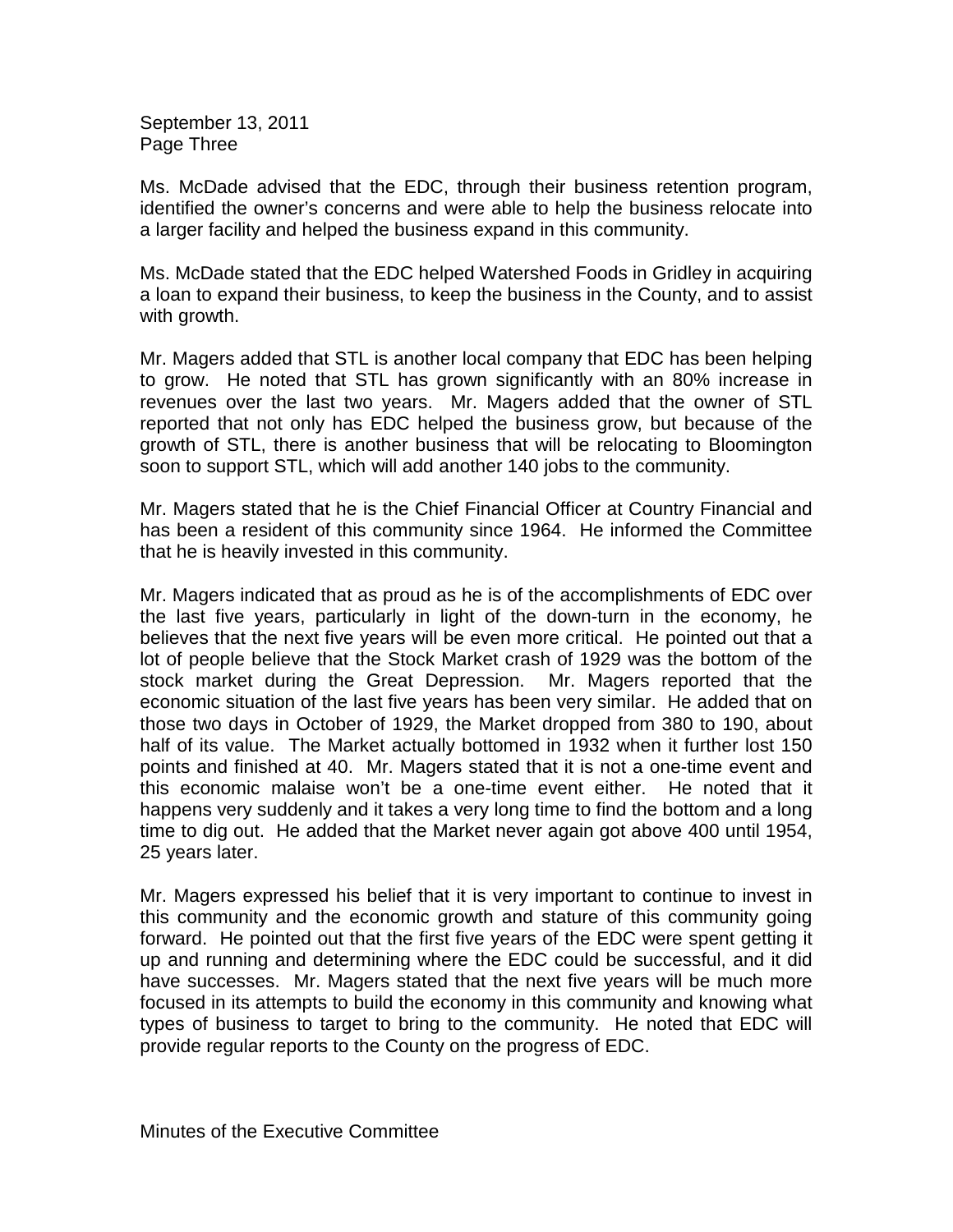September 13, 2011 Page Four

Mr. Magers advised that the new campaign will focus on the following priorities:

- 1. Targeted Business Recruitment (49% of funds invested):
	- a. Finance
	- b. Agriculture
	- c. Insurance
	- d. Logistics
	- e. Technology/Research
- 2. Existing Business Support and Expansion (22% of funds invested)
- 3. Community Engagement, Advocacy, and Scholarship (4% of funds invested)
- 4. Economic Communication and Information (25% of funds invested)

Mr. Magers pointed out the following Measurable Goals for 2012-2016:

- $\triangleright$  Assist in the creation of 1,500 New Jobs (over 50% will pay at or above the McLean County median wage of \$34,736;
- Attract Five New Basic Sector/Interstate Commerce Companies into the area;
- Assist 100 Existing Businesses in expansion, support and retention of jobs;
- $\triangleright$  Facilitate \$150 million in New Capital Investment.

Mr. Magers reviewed the Economic Impact Analysis report, noting that 1,500 new jobs have been created, and, as an indirect impact, there may be another 1,174 new jobs expected. The earnings of those new jobs are about \$95 million. Mr. Magers noted that the estimated local Sales Tax Revenue is about \$500,000. He added that this economic growth will also increase the Property Tax base for a growing population.

Ms. McDade advised that the following investors have already approved their contribution to this campaign, namely:

- $\triangleright$  Illinois State University
- COUNTRY Financial
- $\triangleright$  Town of Normal
- **► Commerce Bank**
- $\triangleright$  City of Bloomington
- $\triangleright$  Illinois Wesleyan University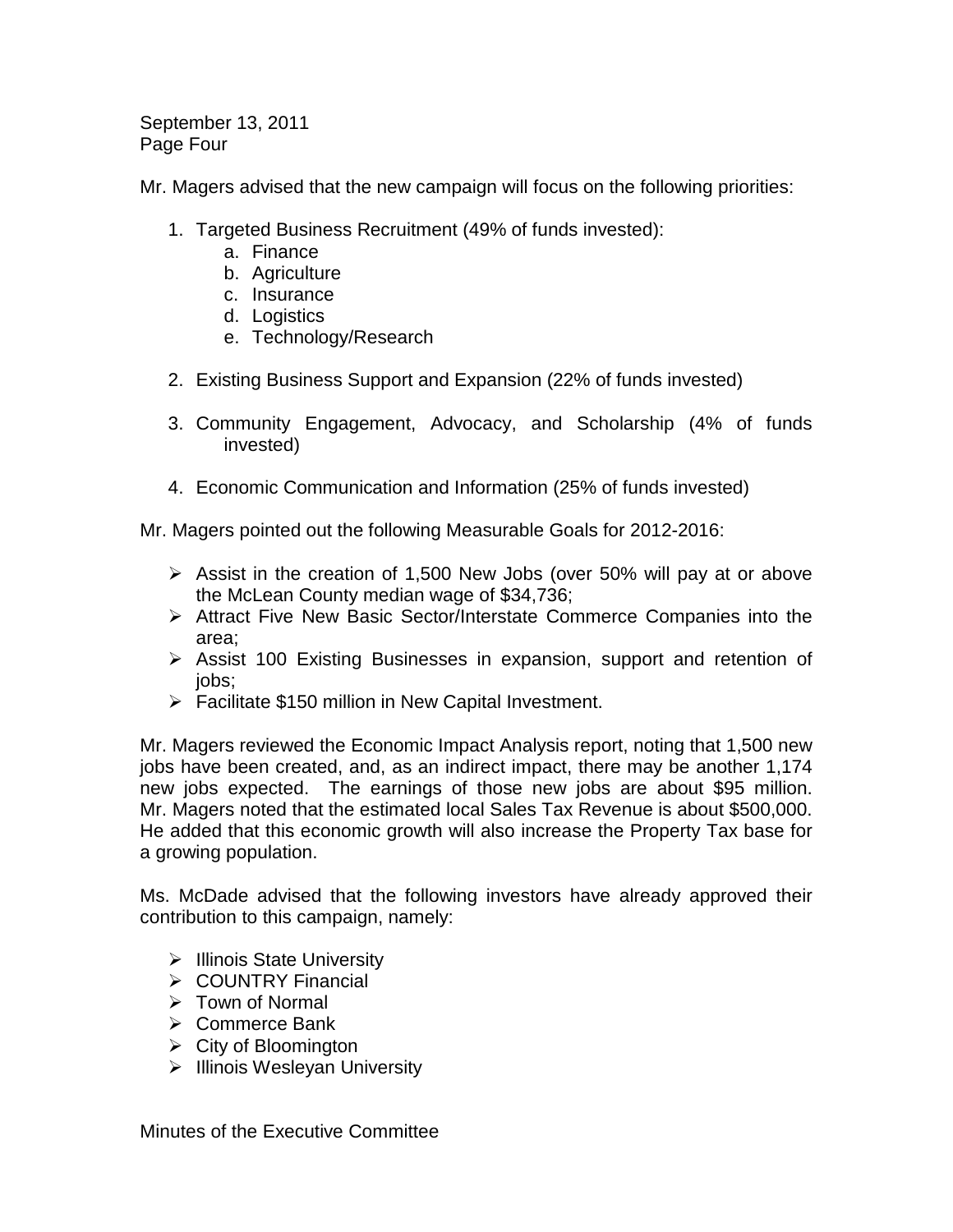September 13, 2011 Page Five

Ms. McDade stated that it is very important that EDC is a private-public partnership, because about two-thirds of the dollars are coming from the private sector to support the EDC. Mr. Magers noted that COUNTRY Financial does not "rubber-stamp" all financial requests that they receive. However, he pointed out that COUNTRY Financial readily approved the increase in support to EDC as they recognize the value and importance of the economic growth to the community.

Mr. Hoselton asked what is being done to grow "blue-collar" jobs in the community. Mr. Magers responded that Bloomington-Normal, as a major community, has the lowest unemployment rate in Illinois. He indicated that many of the jobs that EDC has brought in or assisted with are not specifically designed to be high end or low end, highly educated or lower educated. Mr. Magers pointed out that the STL business he referred to earlier is a call center, which tends to be a good job, but is not at the higher end of the pay scale and does not require a college degree or highly skilled workers. Ms. McDade added that Heartland College informed her that they are planning to add job training programs to their curriculum.

Ms. McDade advised that the financial commitment to EDC needs to continue. Ms. McDade indicated that this group of investors is leveraging investments together because together we can accomplish a lot more than any one single entity can accomplish alone.

Mr. Segobiano stated that he represents District 8 on the County Board, which includes the west side of Bloomington. He expressed concern that EDC is not doing enough to promote growth on the west side of Bloomington. Mr. Segobiano announced that he will not vote to support this program, nor will he support the East Side Bypass that will route business away from Bloomington's west side. Mr. Segobiano also stated that he does not believe that Mr. Hoselton's question about promoting blue-collar jobs was adequately answered. He asked where the jobs are for blue-collar workers. Mr. Segobiano also referred to all of the closed businesses and empty facilities in the City of Bloomington.

Ms. McDade responded to Mr. Segobiano's concerns, noting that she and other members of the Bloomington City Council would be very happy to meet with him. She stated that the west side of Bloomington is of great interest to her as well as she is involved in the West Bloomington Revitalization Partnership, as is the EDC. Ms. McDade noted there was a very successful Housing Summit held last year. The EDC is a partner at the table to conduct an upcoming Housing Summit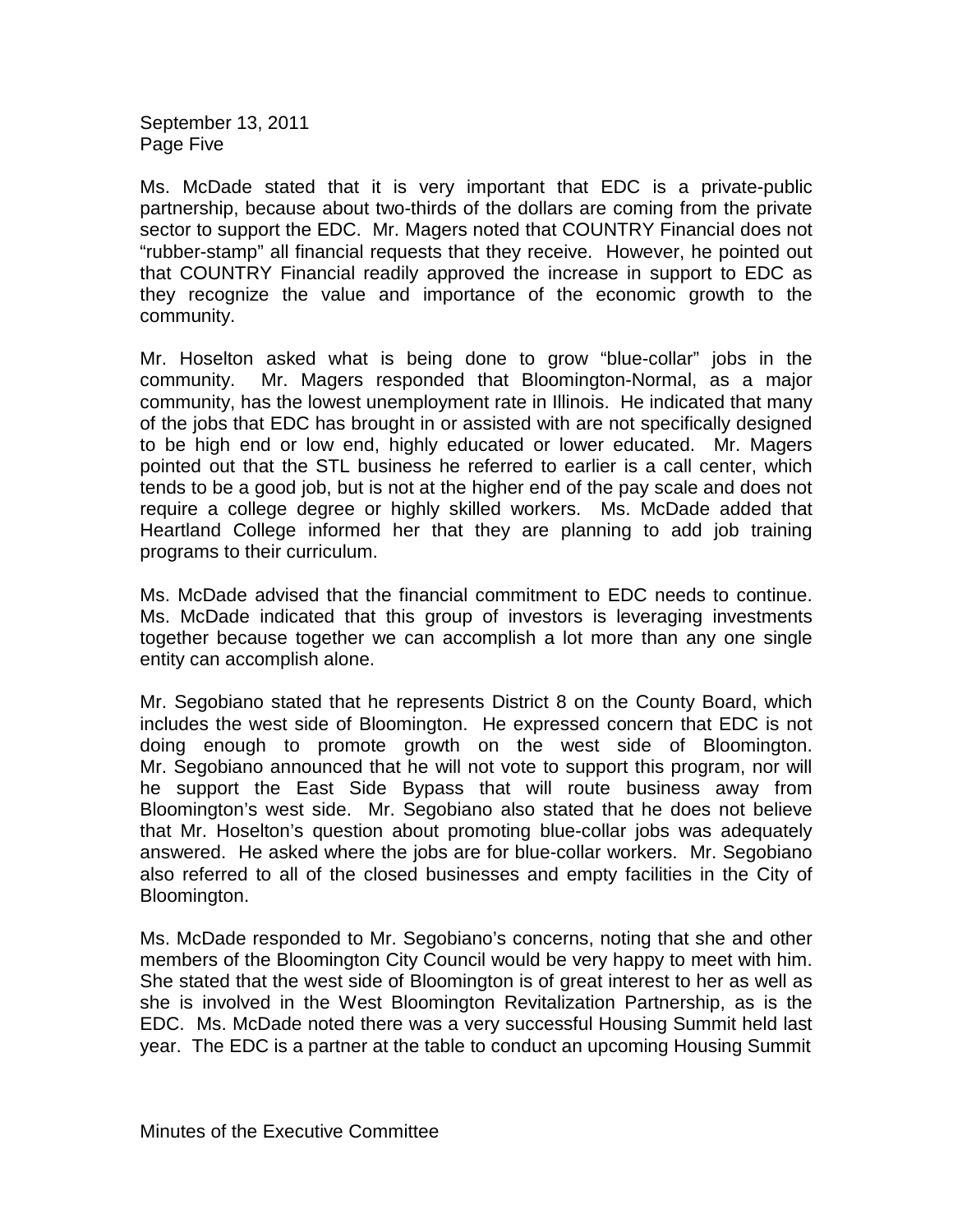September 13, 2011 Page Six

this year. Other public partners include the City of Bloomington and private partners, such as banks and realtors. Ms. McDade stated that the Bloomington City Council raised similar concerns with the EDC. She indicated that the City specifically charged EDC to find opportunities throughout the community, specifically mentioning the west side of the City.

Ms. McDade referred to the concerns of Mr. Segobiano and Mr. Hoselton regarding blue collar jobs and job training. She stated that the EDC has clearly articulated in the plan that it expect 50% of the jobs to come in below the median income and have explained a desire to work with entities within the community such as Heartland College on job training programs, which does not necessarily target jobs that require two or four-year college degrees. Ms. McDade noted that there was a statistic recently that about 40% of the jobs that will exist ten years from now do not even exist right now. She stated that it is the responsibility of organizations liked the EDC to anticipate and respond to future needs. Ms. McDade pointed out that there is no crystal ball to know what will happen in the future, but the EDC is not discounting any opportunities for growth to this community.

Ms. McDade pointed out that Watershed Foods is a business located in Gridley. She stated that the EDC is aware of the entire County in its efforts to grow the economy of this community. Ms. McDade noted that EDC is looking at the entire region within the County, and looking at County assets, from agriculture to commerce. She assured the Committee that the EDC is absolutely interested in the success of the County as a whole and the strength of the region for many years to come.

Ms. McDade reiterated her offer to meet with any County Board members who have concerns and issues related to the City of Bloomington government.

Ms. McDade advised that the City of Bloomington made a decision to hire a staff person to assist in targeted development of Bloomington. She referred to the numerous vacant strip malls and other pieces of vacant commercial property, specifically in Bloomington.

Ms. McDade stated that the responsibility for a remedy to this issue is to some degree on the City of Bloomington, but not necessarily on the EDC. She noted that the types of jobs EDC is targeting are retail and other jobs. Ms. McDade added that the City of Bloomington felt a responsibility to hire an individual who will partner with the EDC, but who will work specifically in Bloomington to address specific issues of Bloomington, that are more targeted than the mission of the EDC.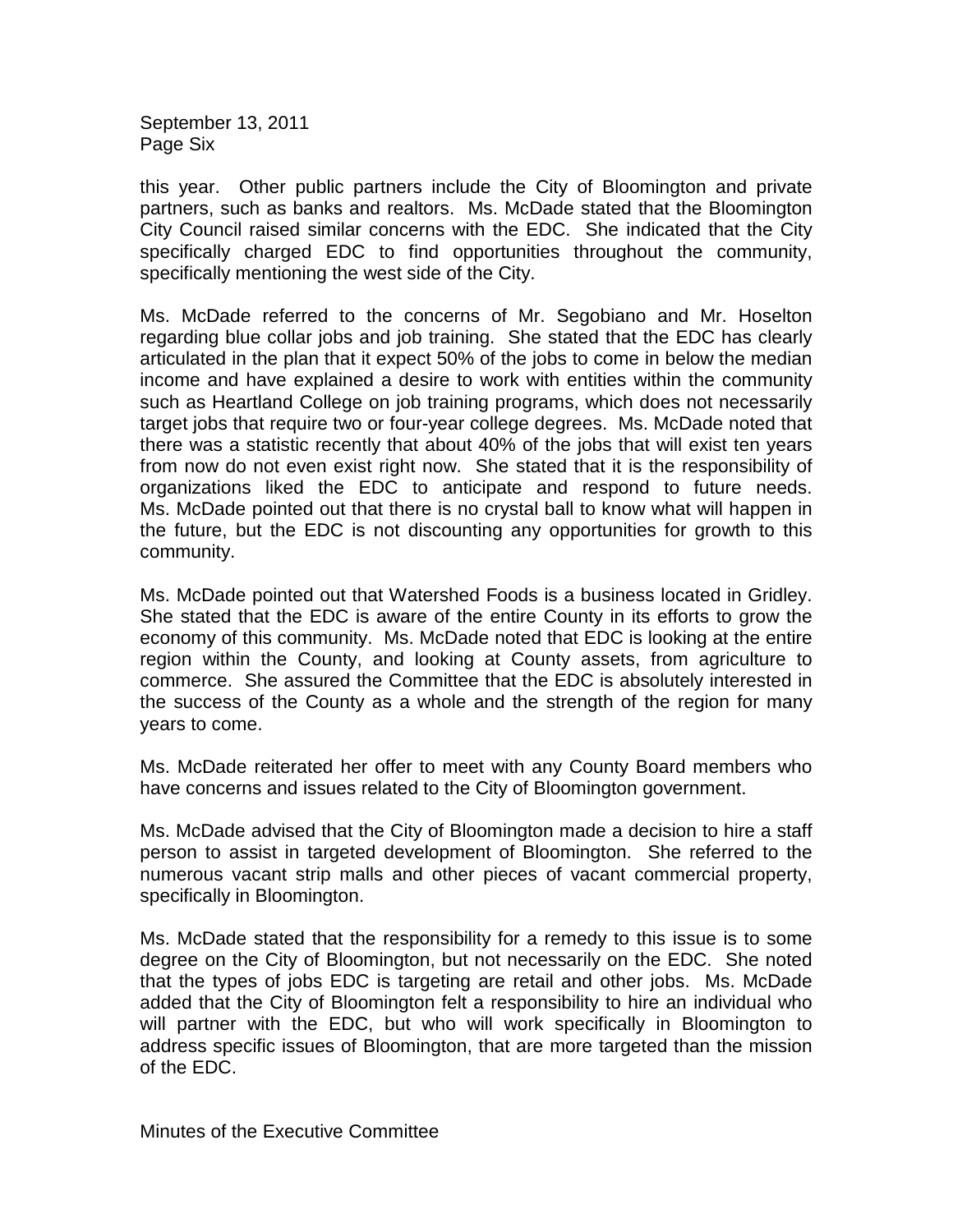September 13, 2011 Page Seven

Mr. Segobiano reiterated his concern that the there is no promotion taking place for the west side of Bloomington.

> Motion by Hoselton/Gordon to Recommend Approval of Funding Commitment to the Economic Development Council (EDC) of the Bloomington-Normal Area (recommend that EDC Funding in the amount of \$100,000 be Incorporated in the County's FY"2012 Budget) – County Administrator's Office.

Mr. Hoselton indicated that heard that Watershed Foods in Gridley is expanding and is looking for an additional 200 employees. He asked what efforts EDC is making to assist the employer to get employees to Gridley. Mr. Vanags responded that EDC has been working with Watershed Foods on that project. He noted that Watershed began its expansion project before EDC could help them and Economic Development incentive rules restrict adding money to the project after it is started. Mr. Vanags noted that there are a number of programs that EDC can refer them to for help, including Career Link and its services such as training programs to help them hire the right people. Ms. McDade added that EDC staff goes on business retention calls every week in Bloomington, Normal and McLean County to talk with businesses about their needs, such as growth, challenges with municipalities, challenges with the business environment, etc.

Mr. Hoselton asked what efforts are being made to present to small communities the guidelines to properly meet the EDC criteria. Mr. Vanags responded that he has attended and presented information to the Mayors Association meetings several times a year and he has been to four or five area city councils at their invitation to give a presentation on EDC and how it can work for them.

Ms. O'Connor expressed concern with the \$20,000 increase per year for the next five years. She indicated that she would be more comfortable at keeping the funding at the current level of \$80,000. Ms. McDade replied that they had a similar concern at the Bloomington City Council meeting; however, they did vote to increase their commitment from \$80,000 to \$100,000, as did the Town of Normal. She stated that the way this plan is put together and because business attraction is priority one, it is a more costly plan. Ms. McDade pointed out that it also has a much higher potential of a strong payoff to the community. She advised that all of the public investors and private investors that are on board have increased their contribution over the last campaign.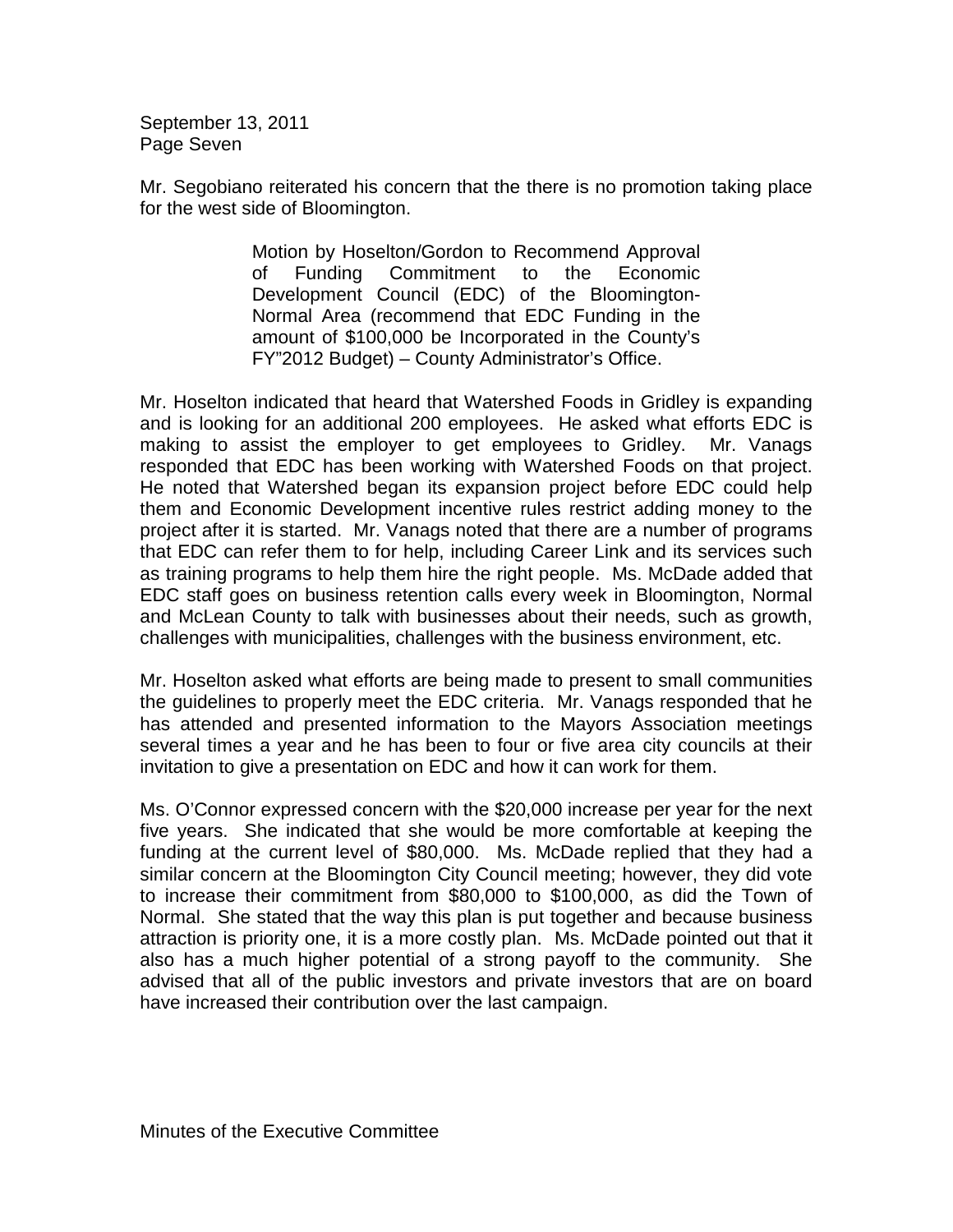September 13, 2011 Page Eight

Chairman Sorensen clarified that the, while the campaign is for five years and EDC would like the County to establish a level of investment, it is a one-year resolution with a one-year commitment and a five year expectation of renewal. Chairman Sorensen noted that several private investors and even the City of Bloomington lowered their contribution one year out of the last five years.

Ms. Rackauskas acknowledged the work of the EDC. However, she expressed concern that the City of Bloomington is also budgeting \$100,000 to work on development strictly in Bloomington. Ms. McDade responded that there is an Economic Development Line Item in the Bloomington City Council budget that was approved last May for FY'2012 for \$100,000. She noted that there is also another line item that includes the EDC funding. Ms. McDade stated that Bloomington is unlikely to pay more than \$50,000-\$60,000 per year for the position. Ms. McDade added that the purpose of that position is to directly benefit Bloomington residents to keep an eye on the growth of the City of Bloomington, including the old railroad yards which have been of interest as a potential site for redevelopment for a very long time. She recognized that development of the rail yards could cause many environmental issues, but she stressed that the Bloomington City Council continues to have a vision for that area.

Mr. Segobiano referred to Ms. McDade's comments that the City of Bloomington is considering development at the old railroad yards. He commented that the people on the west side are always being given hope that the area would be developed, but nothing has happened. Mr. Segobiano stated that Mayor Stockton and a gentleman from Chicago met with him regarding the railroad yards and discussed the legal difficulties of trying to develop the area. He added that talk of developing that area is not something new. Ms. McDade responded that she was not suggesting that development of the rail yards is something new or something easy, but she was using it as an example of a project for a staff person to focus on.

Chairman Sorensen advised that the decision by the City of Bloomington to add an economic development position is not part of the EDC requirement of the City. Rather, the City is choosing to add this position to address their own issues. Ms. Rackauskas responded that she believes this position impacts the purpose of the EDC, which is to promote development County-wide. Ms. McDade explained that the EDC did not ask Bloomington to add a development position. Rather, this was a decision made by the City of Bloomington, specifically. Ms. McDade stated that the development position with Bloomington does not change the make-up, mission, work, scope, or the focus of EDC. She advised that many other local municipalities have both a regional EDC as well as hired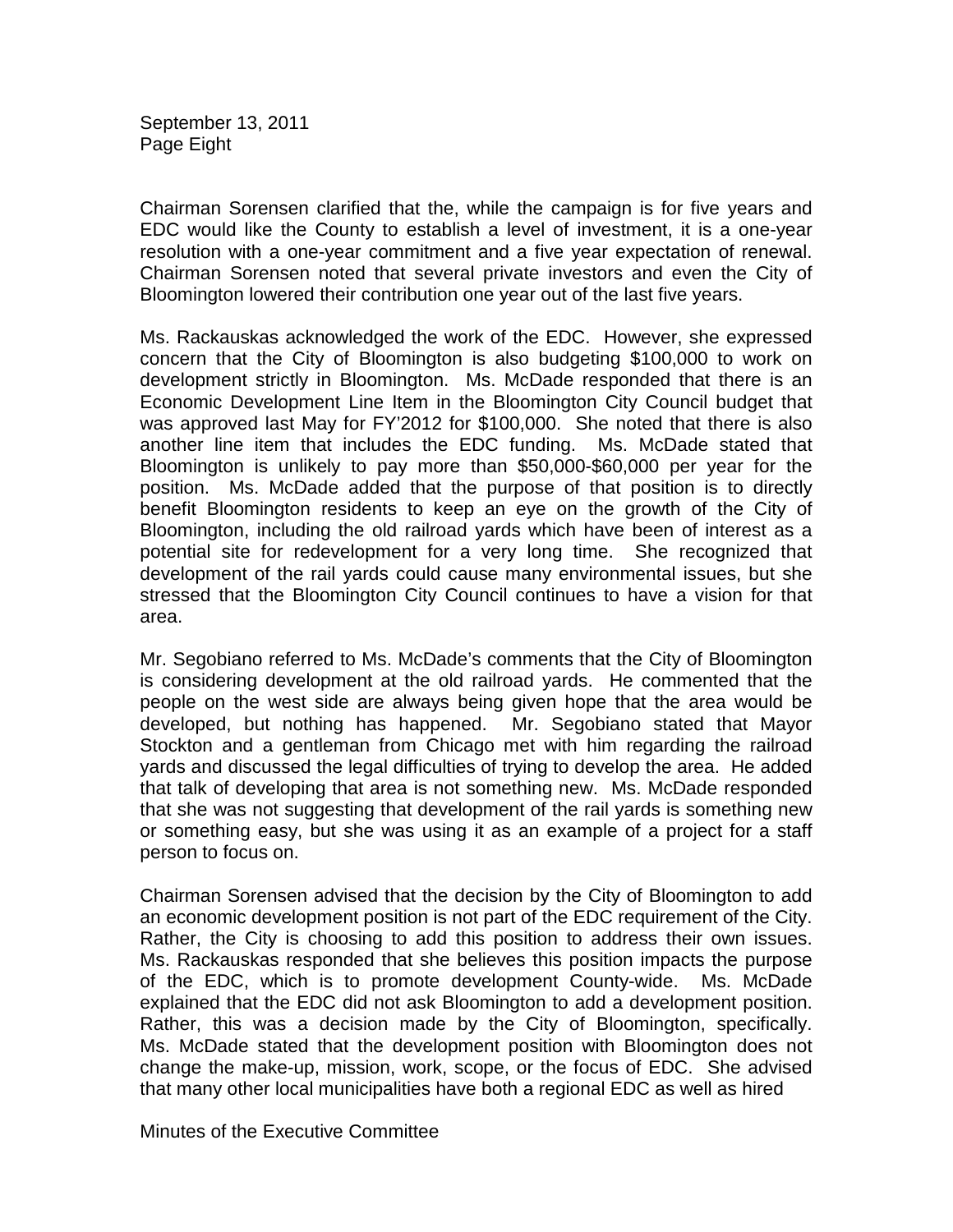September 13, 2011 Page Nine

staff within the municipality that works specifically for the municipality that partners with the regional EDC. She stated that while the Town of Normal does not have an Economic Development Coordinator, Normal has three to five staff persons who devote some or even a majority of their position to economic development. Normal has an Uptown Coordinator as well as an Uptown Marketing Coordinator. Ms. McDade stated that this is the perfect example of two partners at the Town of Normal that exist to partner with the EDC.

Ms. Rackauskas recalled her displeasure when Metcom broke up and the community was unable to work as a whole. She used the analogy that the addition of an Economic Development Coordinator to the City of Bloomington is similar to the breakup of Metcom in that that it causes another separation of the community. Ms. Rackauskas stated that she believes that community development should all be under the purview of one entity. She indicated that it has been her goal, since she has been on the Board, to get the communities to work together as a whole.

Ms. McDade assured Ms. Rackauskas that the investment in the EDC is a way to work together as a region. She expressed her own disappointment with the situation with Metcom. Ms. McDade stated that what we are talking about is a unique individual in Bloomington who will do a job that is not being done by anyone else right now; it will be an add-on to what the EDC does. She explained that it is not within the scope of work that exists with the EDC. Ms. McDade declared that she is also an advocate for the entire community working together.

Chairman Sorensen cautioned that we cannot make the discussion regarding the County's commitment to the Bloomington-Normal area Economic Development Council be about Bloomington's decision to add an economic development position to its staff.

Ms. Bostic asked if the EDC files an annual report to show where they budget their money and how it is spent, and did the Administrator's Office take a good look at it before this request for additional funds came before this Committee. Mr. Wasson replied that the EDC provides an annual report to the County. Mr. Vanags concurred that the EDC provide an annual report each year to the County and to all of their investors. He added that County Board Chairman Sorensen and Mr. Ben Owens serve on the Board of EDC and they get to see the budget and hold the EDC accountable.

Mr. Segobiano commented that he concurs with Ms. O'Connor's concern about increasing the County's commitment to EDC. He recognized that the County is in its budgeting process right now. Mr. Segobiano advised that he doesn't believe the County is in a position at this time to make a commitment to EDC.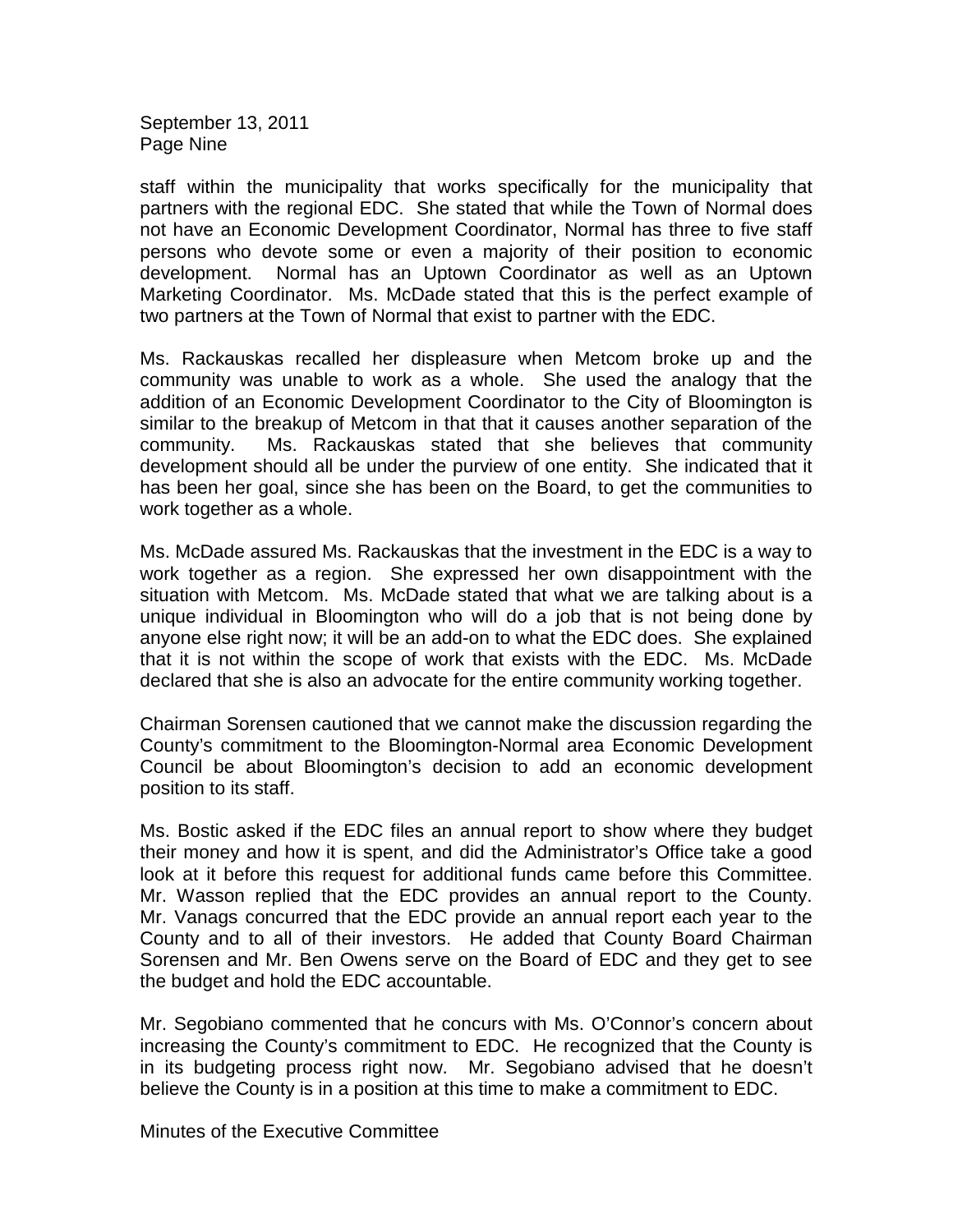September 13, 2011 Page Ten

Mr. Hoselton expressed his opinion that the commitment to EDC is far more important than the annual expense to belong to the National Association of Counties (NACo). He stated that the County needs to give EDC the opportunity to promote development in the entire County community.

Chairman Sorensen asked if there were any additional comments or questions. Hearing none, he called for a vote on the motion.

> Motion carried with Mr. Segobiano and Ms. Bostic voting "no."

Chairman Sorensen thanked Mr. Vanags, Ms. McDade and Mr. Magers.

Mr. John Butler, Vice Chairman, Chairman, Finance Committee, presented a request for approval of an Ordinance of the McLean County Board Amending the 2011 Combined Appropriation and Budget Ordinance for Fund 0102 (Dental Fund Grant) – Health Department.

> Motion by Butler/O'Connor to recommend Approval of an Ordinance of the McLean County Board Amending the 2011 Combined Appropriation and Budget Ordinance for Fund 0102 (Dental Fund Grant) – Health Department. Motion carried with Ms. Rackauskas recusing herself.

Mr. Butler presented a request for approval of an Ordinance of the McLean County Board amending the 2011 Combined Appropriation and Budget Ordinance for Fund 0105 (Preventive Health Fund Grant) – Health Department.

> Motion by Butler/Segobiano to recommend Approval of an Ordinance of the McLean County Board Amending the 2011 Combined Appropriation and Budget Ordinance for Fund 0105 (Preventive Health Fund Grant) – Health Department. Motion carried.

Mr. Butler presented a request for approval of a Resolution Amending the Fiscal Year 2011 McLean County Full-time Equivalent Position Resolution Associated with an Ordinance to Amend the Fiscal Year 2011 McLean County Combined Appropriation and Budget Ordinance for Fund 0105 – Health Department.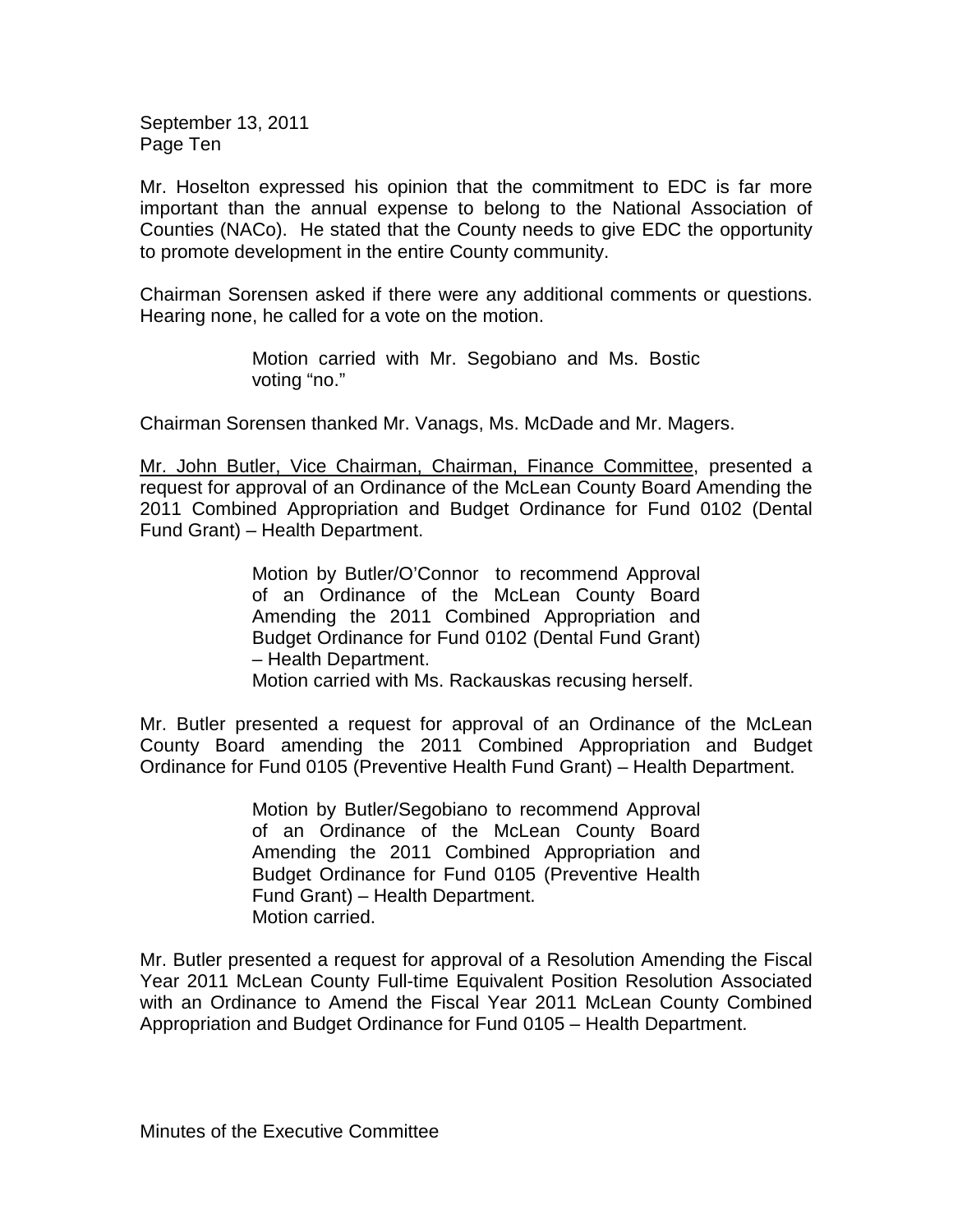September 13, 2011 Page Eleven

> Motion by Butler/Rackauskas to recommend Approval of a Resolution Amending the Fiscal Year 2011 McLean County Full-Time Equivalent Position Resolution Associated with an Ordinance of the McLean County Board Amending the 2011 Combined Appropriation and Budget Ordinance for Fund 0105 – Health Department. Motion carried.

Mr. Butler presented a request for approval of Critical Personnel Hiring Requests – County Administrator's Office.

> Motion by Butler/Hoselton to Recommend Approval of Critical Personnel Hiring Requests – County Administrator's Office. Motion carried.

Mr. Butler presented a request for approval of an Ordinance of the McLean County Board Amending Chapter 10 of the McLean County Code, County Travel Policy – County Administrator's Office.

> Motion by Butler/Bostic to Recommend Approval of an Amendment to Chapter 10 of the McLean County Code, County Travel Policy – County Administrator's Office.

Mr. Segobiano asked for an explanation on cancelled travel plans. Mr. Wasson responded that if an employee cancels travel arrangements and cannot provide documentation of a family illness or emergency, the employee is responsible for the travel costs.

Chairman Sorensen asked if there were any other questions, comments or discussion. Hearing none, he called for a vote on the motion.

Motion carried.

Chairman Sorensen thanked Mr. Butler.

Ms. Bette Rackauskas, Chairman, Justice Committee, presented a request for approval of the Task Force 6 Drug Unit Interagency Agreement 409020 with the Illinois Criminal Justice Information Authority for a grant of \$64,106.00 to be used to expand Multi-Jurisdictional Narcotics Units – Sheriff's Department.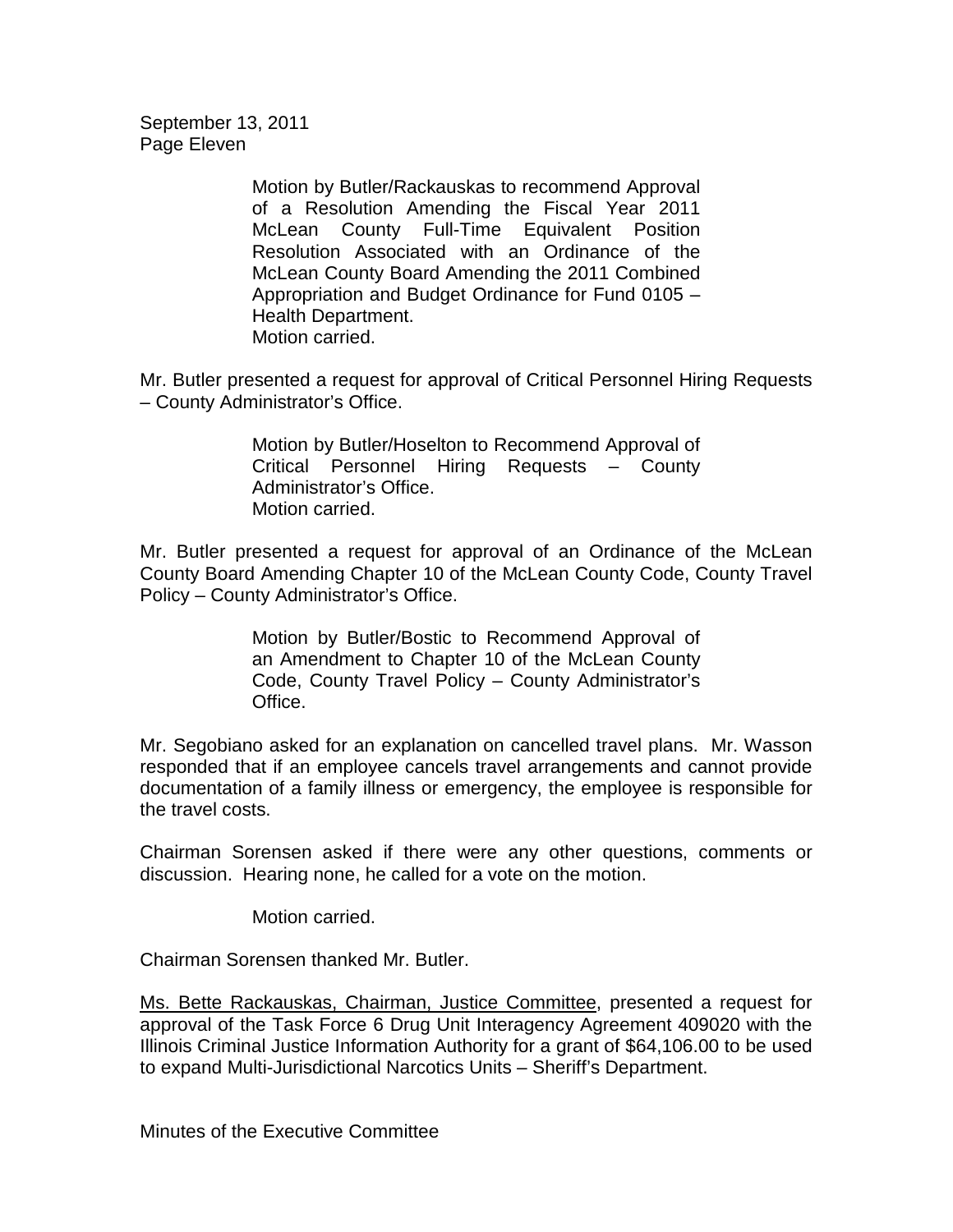September 13, 2011 Page Twelve

> Motion by Rackauskas/Segobiano to Recommend Approval of the Task Force 6 Drug Unit Interagency Agreement 409020 with the Illinois Criminal Justice Information Authority – Sheriff's Department. Motion carried.

Ms. Rackauskas presented three items that can be acted upon together, namely a request for approval of an Intergovernmental Agreement between the County of McLean and the City of Bloomington for Centralized Booking; between the County of McLean and the Town of Normal for Centralized Booking and between the County of McLean and the Illinois State University for Centralized Booking – Sheriff's Department.

> Motion by Rackauskas/Hoselton to Recommend Approval of an Intergovernmental Agreement between the County of McLean and the City of Bloomington for Centralized Booking; between the County of McLean and the Town of Normal for Centralized Booking; and between the County of McLean and the Illinois State University for Centralized Booking Sheriff's Department. Motion carried.

Ms. Rackauskas presented a request for approval of an Emergency Appropriation Ordinance Amending the McLean County Fiscal Year 2011 Combined Annual Appropriation and Budget Ordinance – Circuit Clerk's Office.

> Motion by Rackauskas/Segobiano to Recommend Approval of an Emergency Appropriation Ordinance Amendment the McLean County Fiscal Year 2011 Combined Annual Appropriation and Budget Ordinance – Circuit Clerk's Office. Motion carried.

Ms. Rackauskas presented a request for approval to accept an Adult Redeploy Illinois Grant from the Illinois Criminal Justice Information Authority in the amount of \$138,123.00 for an 18 month period – Court Services.

> Motion by Rackauskas/Gordon to Recommend Approval to Accept an Adult Redeploy Illinois Grant from the Illinois Criminal Justice Information Authority in the amount of \$138,123.00 – Court Services. Motion carried.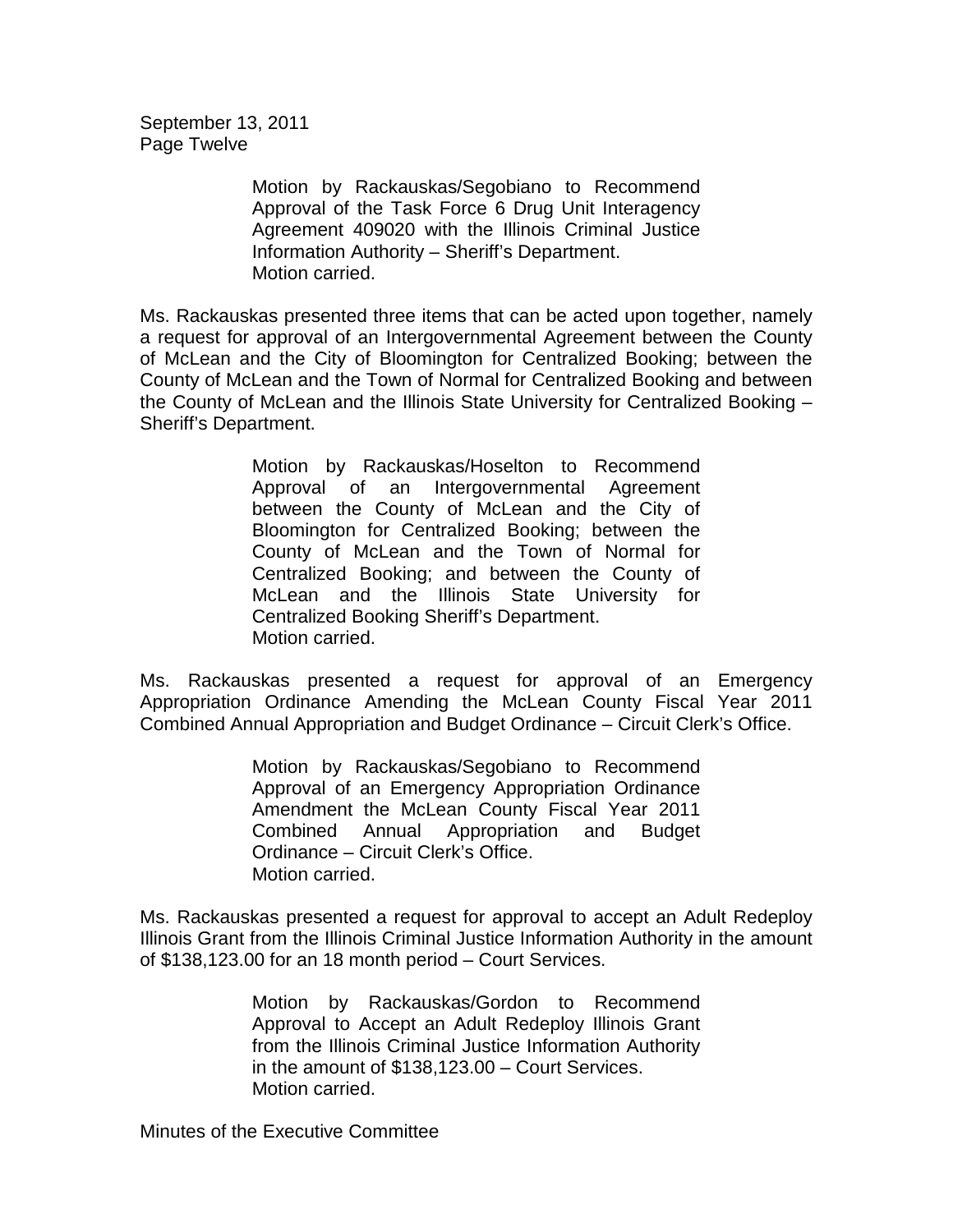September 13, 2011 Page Thirteen

Ms. Rackauskas presented a request for approval of an Illinois Department of Human Services four-month Community Services Agreement for State Fiscal Year 2012 – Court Services.

> Motion by Rackauskas/Segobiano to Recommend Approval of an Illinois Department of Human Services Four-Month Community Services Agreement for State Fiscal Year 2012 – Court Services. Motion carried.

Ms. Rackauskas presented a request for approval of an Emergency Appropriation Ordinance Amending the McLean County Fiscal Year 2011 Combined Annual Appropriation Ordinance, Fund 0001 General Fund, Court Services Department 0022 – Court Services Department.

> Motion by Rackauskas/Bostic to Recommend Approval of an Emergency Appropriation Ordinance amending the McLean County Fiscal Year 2011 Combined Annual Appropriation Ordinance, Fund 0001 General Fund, Court Services Department 0022 – Court Services Department. Motion carried.

Chairman Sorensen asked if there were any questions or comments. Hearing none, he thanked Ms. Rackauskas.

Mr. George Gordon, Chairman, Land Use and Development Committee, presented a request for approval of a Resolution of the McLean County Board approving the Recommendations of the Solid Waste Technical and Policy Committee. He noted that this is for municipal recycling grants.

Ms. Rackauskas asked how long we have been doing these grants. Mr. Gordon replied that it has been at least seven years or more. He added that many of the same communities are asking for and receiving the grants. Chairman Sorensen stated that these are not dedicated funds; these funds come from Tipping Fees associated with the landfill and we are required by the Solid Waste Management Plan to reuse some of those dollars for these kinds of programs. Mr. Wasson noted that some change has taken place over a period of years. Most of these sites were drop-off sites initially and, now, many of these grants go toward funding single stream recycling in many rural communities. Mr. Wasson added that this increases participation with recycling.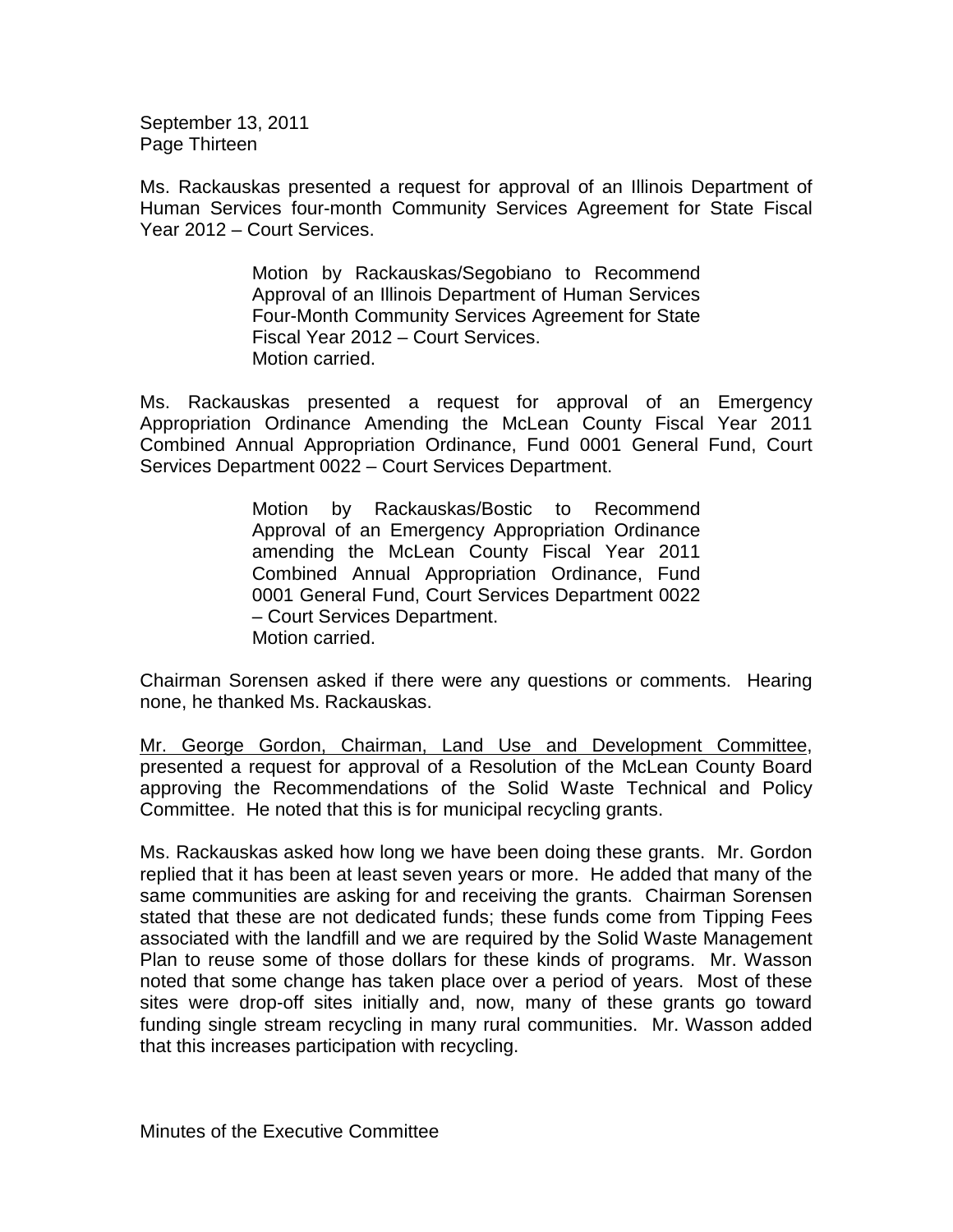September 13, 2011 Page Fourteen

> Motion by Gordon/Segobiano to Recommend Approval of a Resolution of the McLean County Board Approving the Recommendations of the Solid Waste Technical and Policy Committee. Motion carried.

Mr. Gordon advised that he will not be at the Board Meeting next week.

Chairman Sorensen asked if there were any questions or comments. Hearing none, he thanked Mr. Gordon.

Mr. Stan Hoselton, Chairman, Transportation Committee, advised that the Transportation Committee brings no items for action to the Executive Committee. He advised that some of the recently completed projects include: Brooker Bridge between Lexington and LeRoy; Evergreen Lake Safety Project, Pipeline Road, and the Towanda Barnes roadwork. He added that the Bridge at Indian Creek may be completed earlier than expected.

Chairman Sorensen asked if there were any additional questions or comments. Hearing none, he thanked Mr. Hoselton.

Ms. Diane Bostic, Chairman, Property Committee, presented a request for approval of the renewal of a Lease Agreement between the Administrative Office of Illinois Courts (AOIC) and the County for Office Space for the 11<sup>th</sup> Circuit Court Mandatory Arbitration Program – Circuit Court.

> Motion by Bostic/Segobiano to Recommend Approval of Renewal of a Lease Agreement between the Administrative Office of Illinois Courts (AOIC) and the County for Office Space for the  $11<sup>th</sup>$  Circuit court Mandatory Arbitration Program – Circuit Court. Motion carried.

Ms. Bostic presented a request for approval of a Tri-County Regional Planning Commission (EECBG) Grant Award for COMLARA Park – Facilities Management.

> Motion by Bostic/Hoselton to Recommend Approval of a Tri-County Regional Planning Commission (EECBG) Grant Award for COMLARA Park – Facilities Management. Motion carried.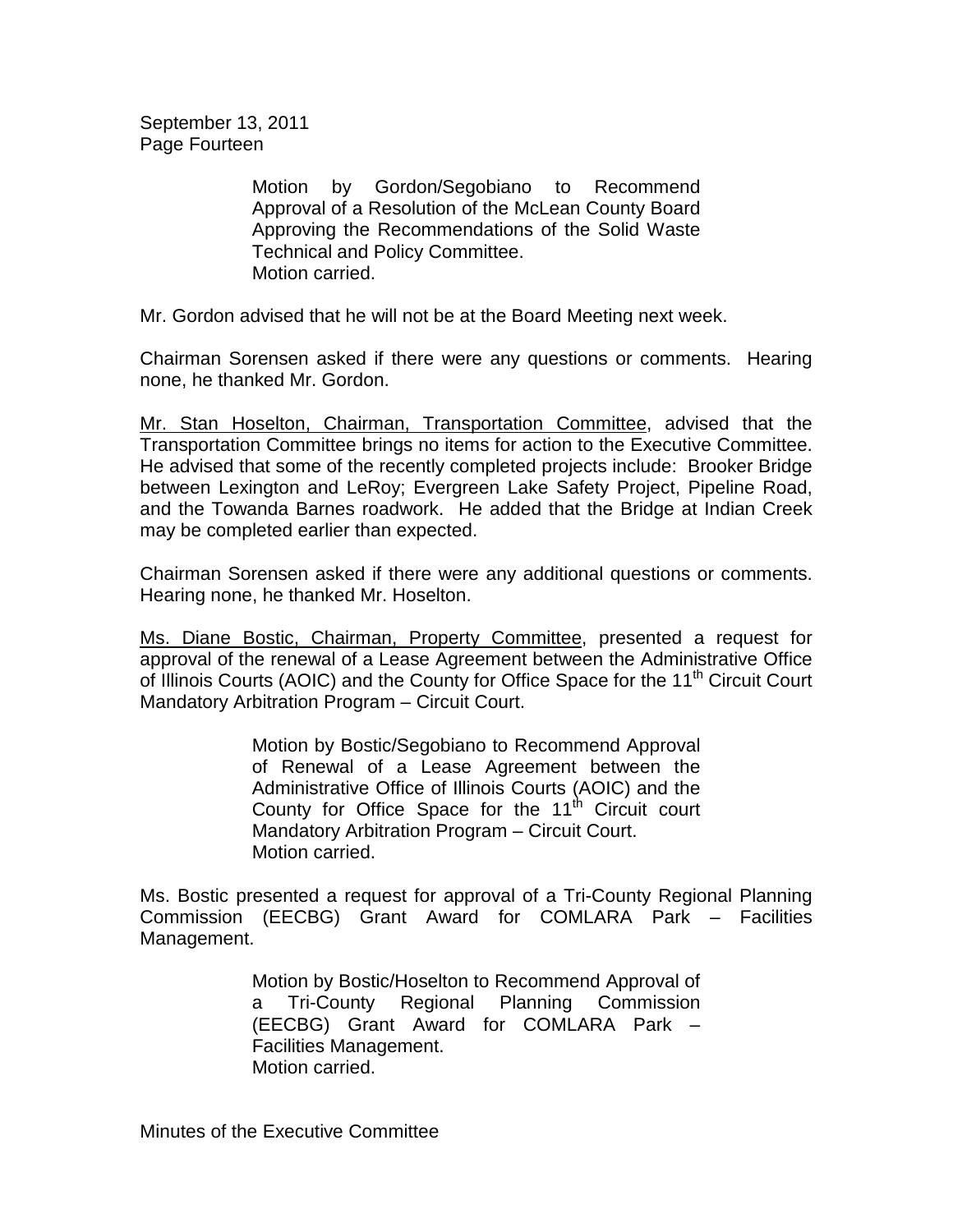September 13, 2011 Page Fifteen

Chairman Sorensen asked if there were any questions or comments. Hearing none, he thanked Ms. Bostic.

Mr. Bill Wasson, County Administrator, stated that he had nothing for the Committee, but he would be happy to answer any questions.

Ms. Rackauskas asked for an explanation of the CDAP Loan Program. Mr. Wasson replied that the EDC manages the County's CDAP Loan Program. The CDAP loan is a Community Development funds. He explained that the funds were initially provided by the State of Illinois to counties to set up a revolving fund for community development. The Economic Development Council staffs and manages the loan processes. Mr. Wasson noted that the County participates on the Management Board and they work directly with the County Administrator's Office. Chairman Sorensen added that the Finance Committee acts as the Loan Committee for that program.

Ms. Rackauskas pointed out that revisions were made to the loan process after the failure of a grocery store. Chairman Sorensen responded that integrating the EDC in the process was one of the revisions. Historically, bankers brought those loan requests to the Finance Committee. Ms. Rackauskas recommended that a chart be provided that shows the successes and failures of these projects.

Mr. Wasson advised that in conversations with EDC, the EDC Board directed staff to provide metrics for the plan and to report on a more regular basis. He stated that there will be increased reporting from the EDC on a regular basis over the next five years as this plan moves forward.

Chairman Sorensen presented the August 31, 2011 bills as recommended and transmitted by the County Auditor for payment. The Prepaid Total is \$477,812.54 and the Fund Total is the same.